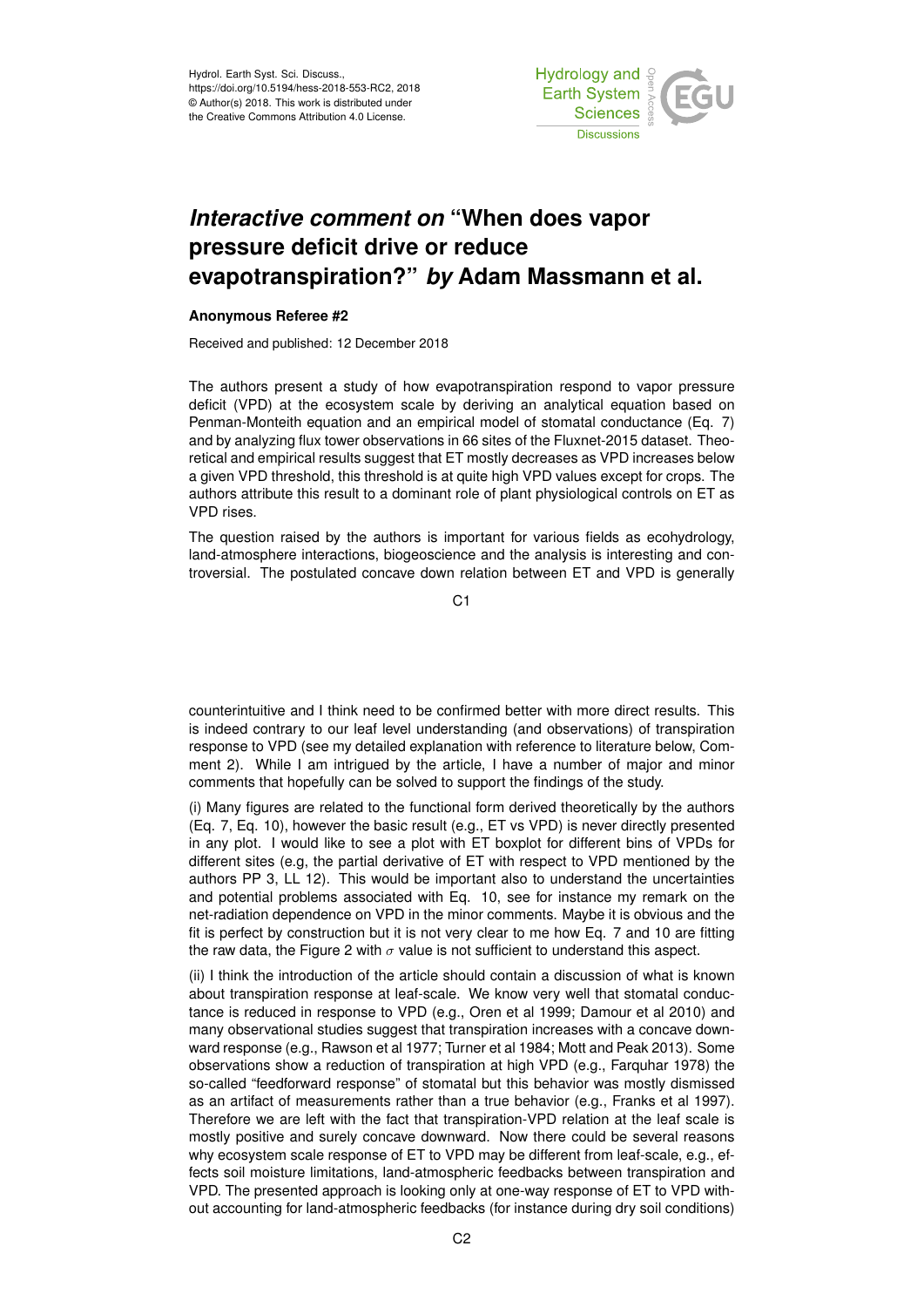P 23 LL 5-6. This has limitations as discussed by the author themselves but also gives too much weight on the plant physiological control. One thing is to attribute the overall result to plant physiological response (e.g., PP 1 LL 8), another is to attribute the observed response to feedbacks and controls acting at the ecosystem scale and not at the leaf-level. Currently, the article is attributing the observed response (concave upward, PP 23, L13) to plant physiology, which is at odd with what we know at the leaflevel. This needs to be clarified in the manuscript and a very convincing explanation needs to be provided, otherwise my current feeling is that other controls are incorrectly attributed to plant physiology. At least for me, it is not "easy" to see the mechanism leading to a change in curvature from leaf-scale to the ecosystem scale.

(iii) In one hand, there is beauty in the newly derived Eq. (7) since should substitute the unknown gs of Penman-Monteith equation with two variables g1 and uWUE, which are theoretically better known (e.g., Table 1, PP 8 LL 26-27). However, this also comes with a risk, because if g1 and uWUE are spatially variable as they could be (especially g1 according to the original publications), we are passing from one unknown to two unknowns. Plus, one variable is representing a plant control (g1) and the other one is somehow representing the response (uWUE), so I am afraid there is a mixing of concepts in the same equation. The author are very confident that their equation captures the relationship between ET, GPP and VPD with the fit of  $\sigma^*$  uWUE (P 19, LL 10-12), but the imposed lack of variability of uWUE and g1 and also the assumption on Rn being unaffected by VPD must be mostly trusted. Therefore, I would be more careful in the argumentation and as wrote before I would like to see how ET and VPD are actually related using a binning approach on VPD.

(iv) I think sometime there is an abuse of the "leading-order term/behavior" (PP 16 LL 18, P 18 LL 9, P 18 LL 29), which in mathematical function has a specific meaning but it is unclear how it is used in the context of this article. I would also suggest to separate better the results related to the theoretical derivation (up to Section 3.3 pretty much) from the ones based on empirical data (afterwards)

C3

## Minor Comments

PP 1 LL 17. I would not necessary talk of "plant stress". A drop of leaf water potential reduces stomatal conductance but this does not necessarily mean "stress".

PP 1 LL 22-24. Please see also Roderick et al 2014.

P 2. LL 17 ... could "also" cause a decrease in the likelihood of precipitation

P. 2. LL 33-35. I would tend to disagree, there are many old articles starting from the ones of G. Farquhar (see for instance references in the main comments) that describe humidity (VPD) role on stomatal response. The basic physiological knowledge was established since quite some time. However, I agree that much more uncertainty exists on the ecosystem scale response.

P. 3. LL 2. See also Katul et al 2010

P. 3. LL 9. I would not refer to those as "novel tools".

P. 5 LL 4. It could be worth mentioning that "g1" is the water use efficiency parameter in the "optimal stomatal conductance model".

P.6 LL 4. I guess you are referring to Eq. (4) and not (3) here.

P. 7. LL 14. I would state already at this stage that g1 is derived for each PFT from Medlyn et al 2017 as in Table 2 and uWUE baseline values from Zhou et al 2015.

P. 7. Eq. (10). Please note that in such a derivation the indirect role of VPD in modifying surface temperature and therefore net radiation (Rn) is not accounted for. So technically speaking Eq. (10) is incomplete. This needs to be stated and justified.

P. 10. LL 2 and LL 5. The direct link between ET decreasing with VPD and "physiological controls" is not fully justified as I am discussing in the main comments.

P. 10. Equation (12). There is a " $\sigma$ " missing or is intentional? If yes, please explain.

P. 10. LL 11. Also g1 could vary with soil moisture. As a matter of fact, the water use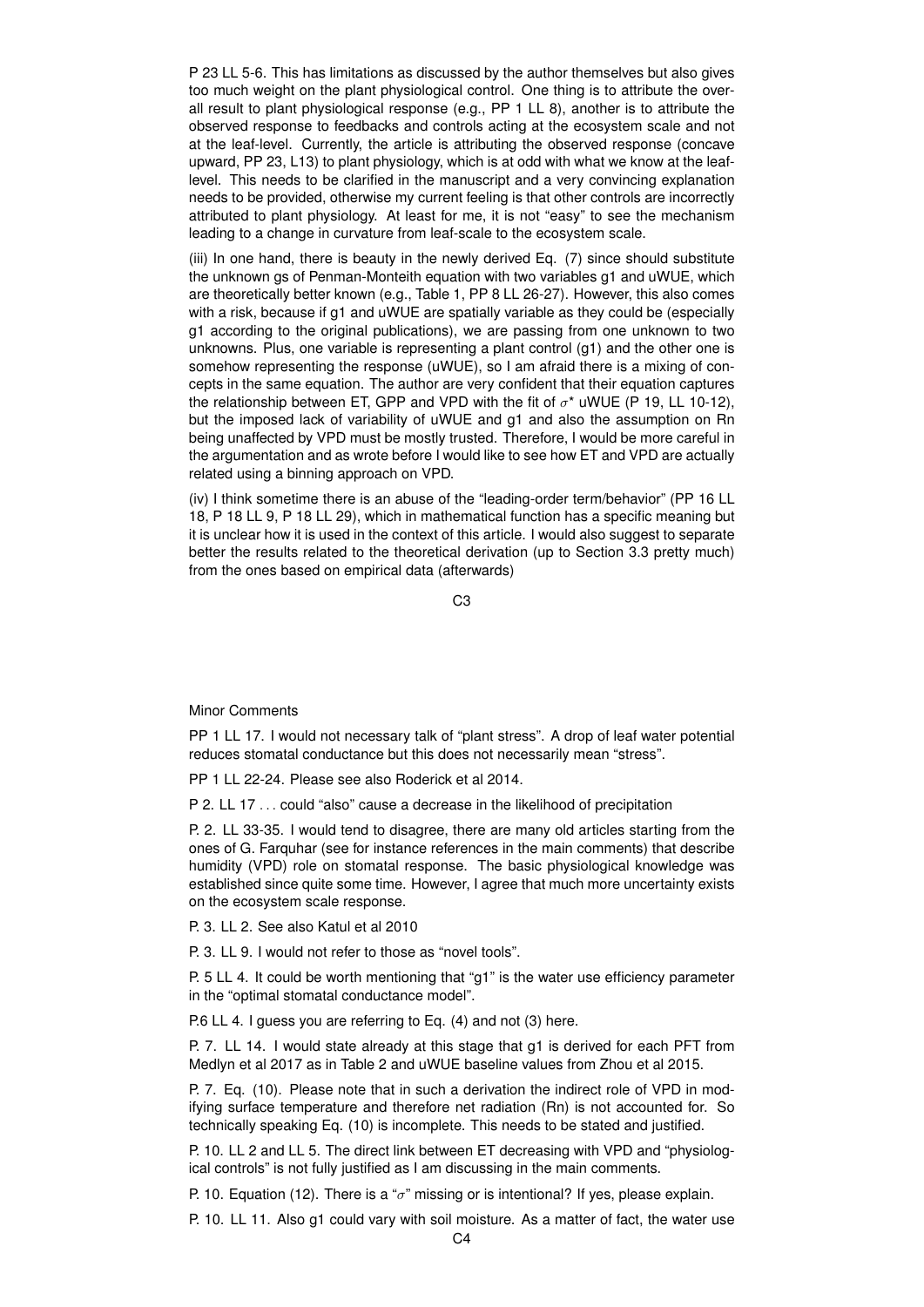efficiency parameter of optimality models has been shown to vary with soil moisture (Manzoni et al 2013).

P. 10 Equation (15). Why  $\sigma$  is removed from Eq. (13)?

P. 10 LL 29-30. As a matter of fact, WUE is much lower in semi-arid sites than in wet environments because of their lower productivity (e.g., Beer et al 2009). WUE and uWUE are diagnostic variables. It is "g1", which represents a physiological control that should be lower (more water use efficient) in water limited ecosystems and higher where there is plenty of water, as you write in Page 11 LL 7-9. I think the distinction on the role of those two variables (parameters of your model) should be better framed.

P. 11. LL 14-17. uWUE is much more constant than g1 in Table 2, therefore most of these effects should be attributed to variability in g1.

P 13. LL 7-9. In these patterns there could be a significant contribution of water availability with crops that are irrigated and maintain high ET in dry (high VPD conditions) while shrubs are mostly water limited at high VPD levels.

Figure 4. I would suggest modifying the plot and having ga in the x-axis and different temperatures plotted with various lines.

P. 16. LL 16. Maybe I am missing something obvious but observations are also plotted based on the same Equation (10) allowing only variability in  $\sigma$  to fit better the data. However, in such a case the functional form is partially prescribed except if  $\sigma$  departs significantly. Is there not the risk of some circular reasoning?

P. 16. LL 14. "nearly exactly" is a bit exaggerated, I think.

P 18. LL 32. The issue with low soil-moisture can emerge even when soil-moisture is not extremely low, because of the atmospheric feedbacks that increase VPD.

P.21. LL 1. There are many cases even before getting to extremely dry soil that landsurface could feed back on humidity and VPD (e.g., Rigden and Salvucci 2015) I am

C5

not sure the assumption of constant uWUE and g1 in time and space really works for the majority of the conditions.

P. 21. LL 2-3. I think this is much more relevant than only for extreme conditions and could actually affect the observed behavior much more than currently stated.

P 23 LL 6. Where the 30% number is coming from? I think it is actually quite challenging estimating from observations when soil moisture is limiting evapotranspiration.

P 23. LL 16-21. I think this part should belong more to introduction than results, please see also my major comments on the shape of ET – VPD.

P 24. LL 24. Which exponent are you referring to here?

P 26. LL 2-4. Yes, this is true but at least an overall representation of how ET changes with VPD binning VPD in order to average variability for various conditions should be provided in such an article.

P 27. Appendix A. It would be nice to provide additional information for the Fluxnet sites relevant to this article as VPD, net radiation, temperature, wind speed, and latent heat for the analyzed period during the growing season, number of hours retained for each site for the analysis, etc.

## References

Farquhar G.D. (1978) Feedforward responses of stomata to humidity. Australian Journal of Plant Physiology 5, 787–800.

Franks P.J., Cowan I.R. & Farquhar G.D. (1997) The apparent feedforward response of stomata to air vapour pressure deficit: information revealed by different experimental procedures with two rainforest trees. Plant, Cell and Environment 20, 142–145

Turner N.C. Schulze. E,-D, & Gollan T. (1984) The response of stomata and leaf gas exchange to vapour pressure deficits and soil water content. I. Species comparisons at high soil water contents, Oeeologia 63, 338-342,